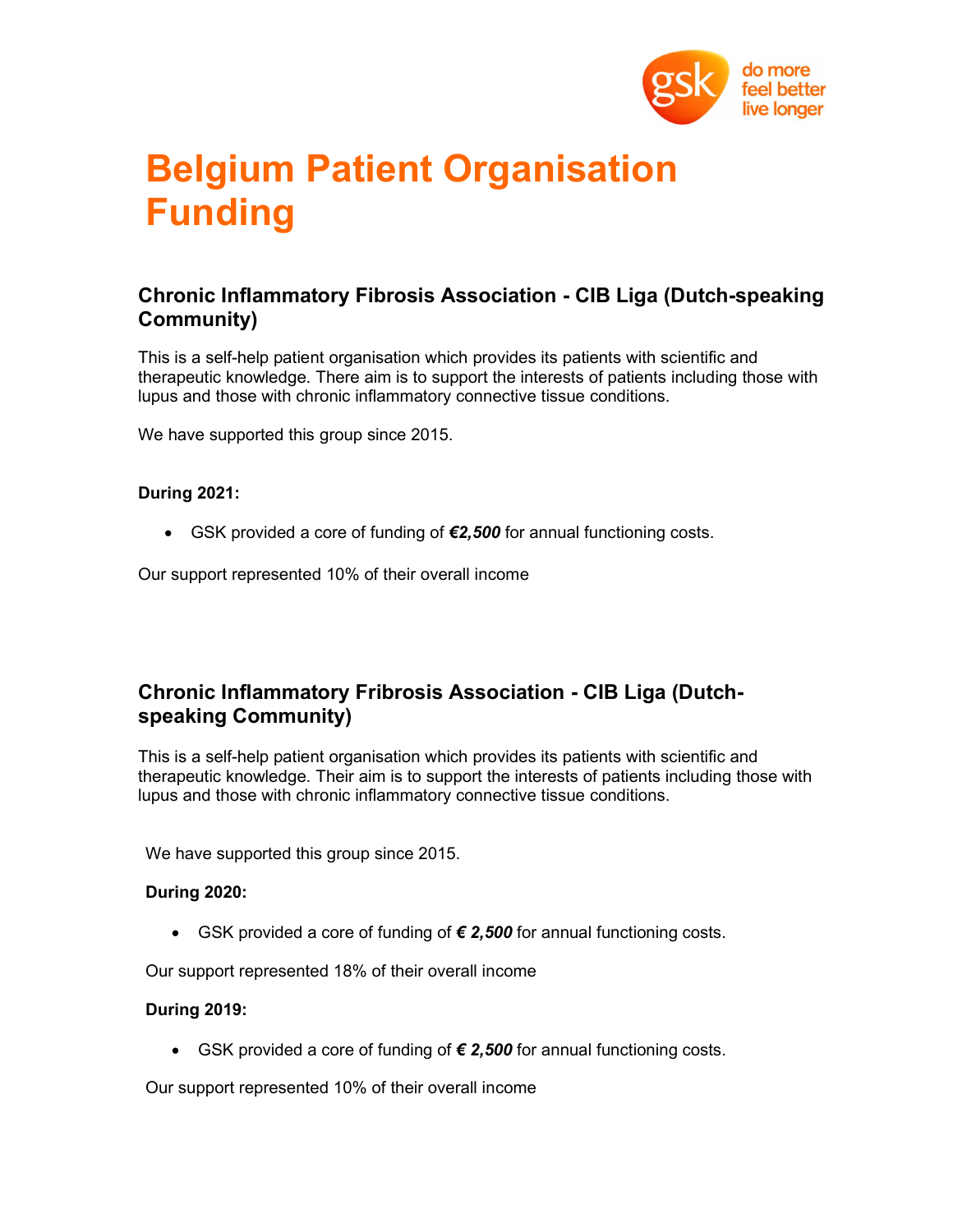# Lupus Association (French-speaking Community)

This is a self-help patient organisation which provides its patients with scientific and therapeutic knowledge. Their aim is to support the interests of patients particulary those with lupus. We have supported this group since 2012.

## During 2020:

• GSK provided a core of funding of  $€$  2,500 for annual functioning costs.

Our support represented 25% of their overall income.

## During 2019:

• GSK provided a core of funding of €2,500 for annual functioning costs.

Our support represented 22% of their overall income.

## PH – Belgian Patient Association for Pulmonary Hypertension (Dutch-speaking Community)

This is a self-help patient organisation which supports people suffering from pulmonary arterial hypertension. They also give knowledge and information about the patient organisation to the patients. Their aim is to support & inform patients by defending their interest through advocacy.

We have supported this group since 2007.

## During 2020:

GSK provided a core of funding of €5000 for annual functioning costs.

Our support represented 23% of their overall income

## During 2019:

• GSK provided a core of funding of €5000 for annual functioning costs.

Our support represented 16% of their overall income